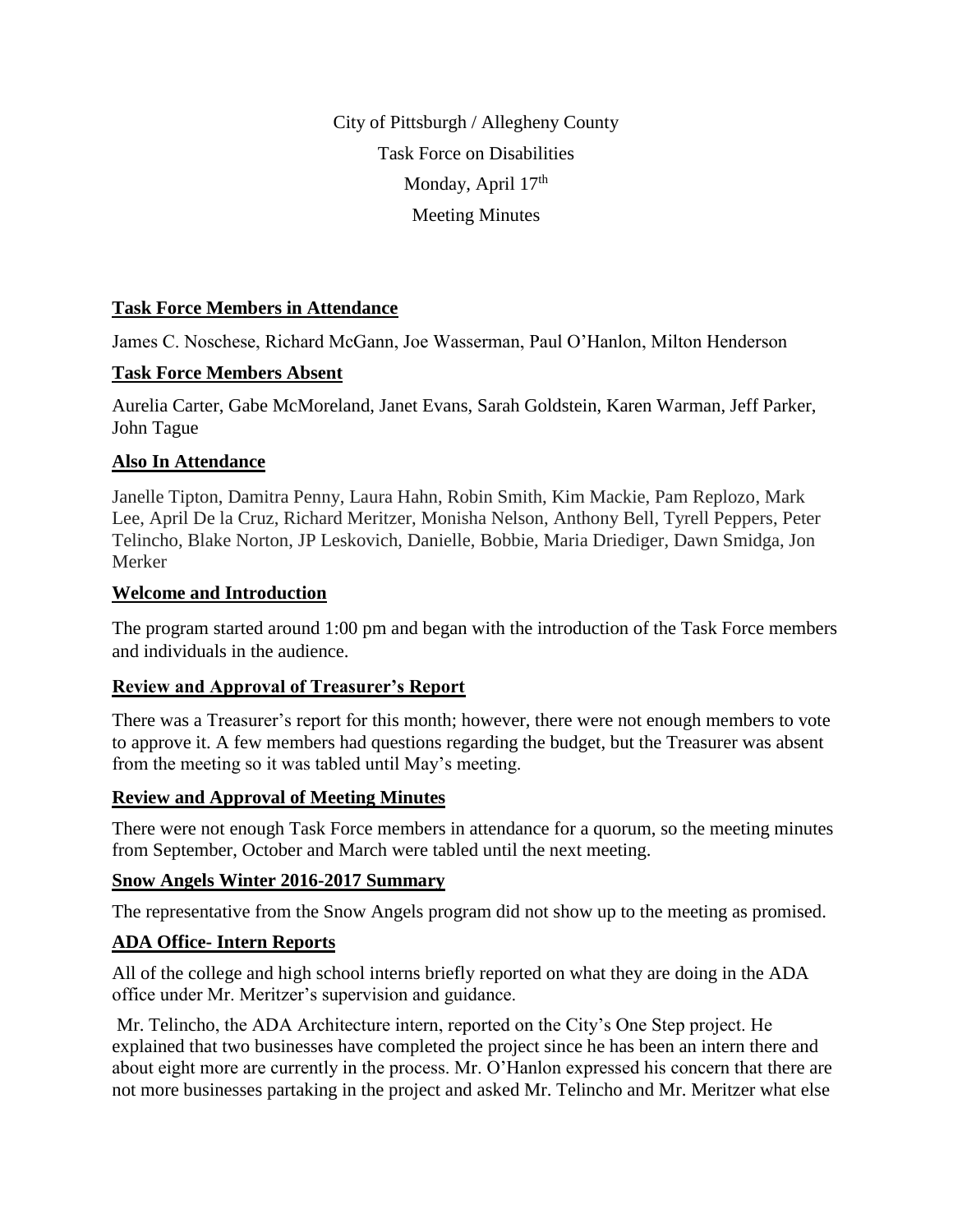could be done to ensure that businesses are replacing their steps with ramps in order to improve accessibility. Mr. O'Hanlon suggested that perhaps the Task Force should meet with the legal department, City Council and/or Public Works to discuss this issue.

Mr. Leskovich, the ADA Grants intern, reported on his research and grant proposals for Green Sidewalks. He explained that Green Sidewalks are more sustainable and improve accessibility due to the poured rubber material that is used to make them. He further explained that they last longer and are easier to repair in comparison to the standard concrete sidewalks. Mr. Meritzer stated that he could bring a sample to the next meeting so the Task Force members could see and feel it.

Ms. Danielle, one of the  $11<sup>th</sup>$  grade high school interns, reported on behalf of all the  $11<sup>th</sup>$  grade interns. She explained that they are tasked with completing the facility surveys where they assess all of the City's facilities for accessibility and compliance. She also explained that they then take all of the data they collected and enter it into the appropriate files on the computer. Ms. Danielle stated that they also help out with the One Step project surveys where they analyze all of the City's businesses to see whether they have one step or a ramp at the entrance of the building.

Mr. Peppers, the  $12<sup>th</sup>$  grade high school intern, reported on all of the tasks he helps with in the ADA office. He explained that one of his most important projects is the intersection surveys, which entails analyzing, detailing, and photographing the City's intersections. Mr. Peppers further explained that at each intersection, he takes note of whether or not there is a tactile guiding system to assist pedestrians in crossing the road or if there are updated, generation three style curbed ramps with the rumble strip that helps blind pedestrians to know that there is an intersection there. This data collection helps with the City's Complete Streets project and upgrades. Mr. Peppers also discussed that he assists the grant interns with the rug tile surveys at the Senior Citizen Centers throughout the City, where they want to replace the entry rug mats with actual tiled rug material in order to prevent tripping and falling hazards for the blind and elderly.

Mr. Norton, the ADA Policy and Compliance intern, reported back to the Task Force on the developments with the Task Force Committee on Police, specifically regarding the recent traffic stop training on how to better interact with deaf and hard of hearing drivers. He further explained that after discussing the topic with Mr. Meritzer, they came up with the idea to create a picture book for traffic stops, which would be similar to the one that was purchased for first responders, but it would be the ADA office's original design and creation. Mr. Norton emphasized the need for these picture books due to the fact that the only thing out there to assist deaf and hard of hearing drivers in traffic stops are visor cards that state the person is deaf or hard of hearing. Therefore, these picture books would be an essential aid in an otherwise stressful situation, which could escalate quickly so having these would help to deter any conflicts or misunderstandings. Many members of the Task Force and the audience expressed their interests in the books and thought it was a great idea. Mr. Meritzer stated that the ADA office would apply for grants to fund the creation of the books in the next fiscal year.

Mr. Merker, the ADA Policy intern, reported his findings on his ADA Benchmark Report, which compared what Pittsburgh's ADA office is doing in comparison to other cities in the United States. The main purpose of this Report was to decide whether there was more that the City could be doing in regards to ADA issues dealing with accessibility, mobility and design standards. Mr. Merker also reported on the Hospital Compliance Guidelines that he has started